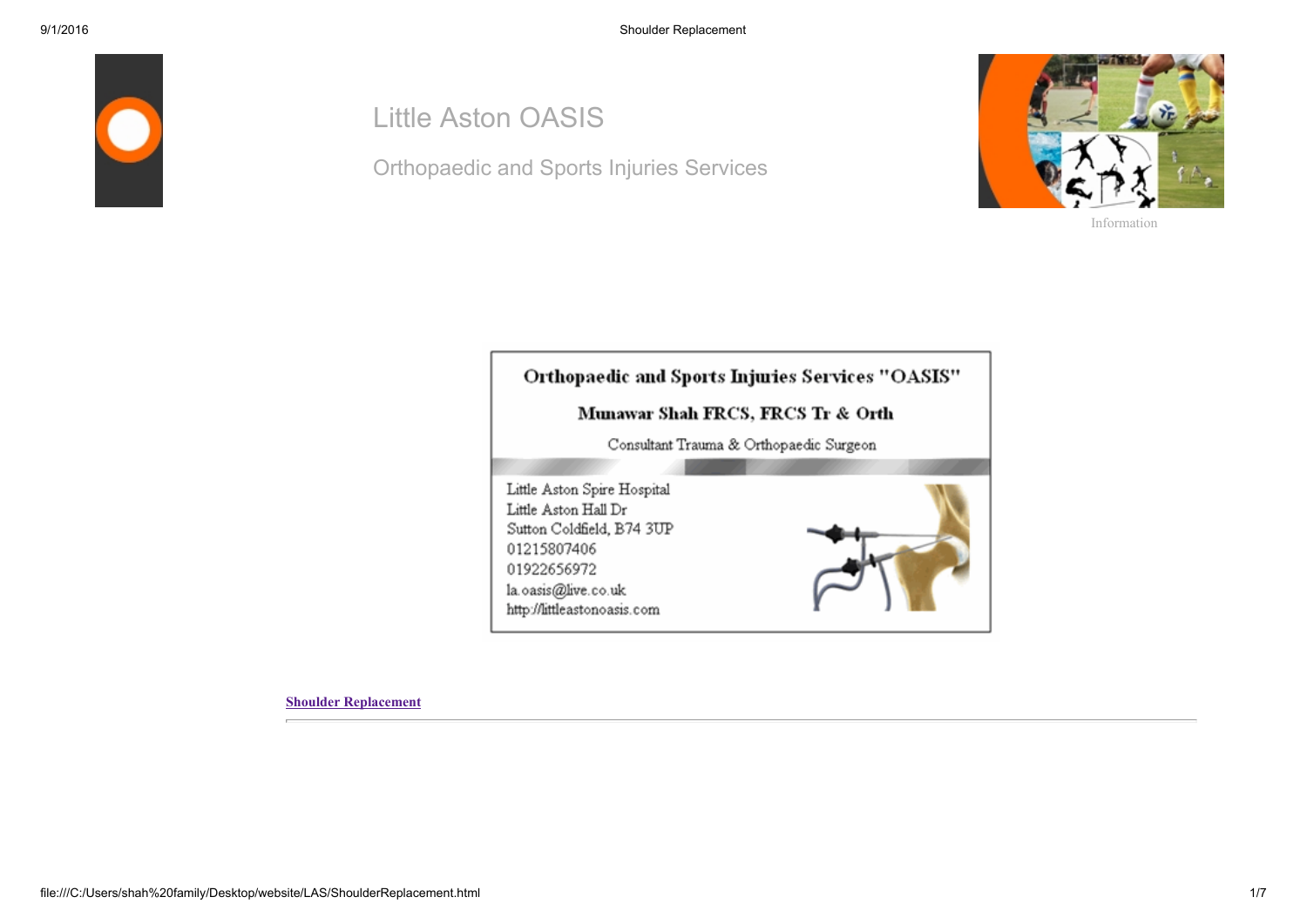

The shoulder is a ball and socket joint. The ball portion of the joint is called the humeral head, and is part of the humerus (upper arm bone). The socket portion is called the glenoid, and is part of the scapula (shoulder blade). The humeral head (ball) fits into the glenoid (socket) and the two bones rub together as the shoulder moves.



In a healthy shoulder joint, the surfaces of these bones where the ball and socket rub together are very smooth and covered with a tough protective tissue called cartilage. Arthritis causes damage to the bone surfaces and cartilage. These damaged surfaces eventually become painful as they rub together.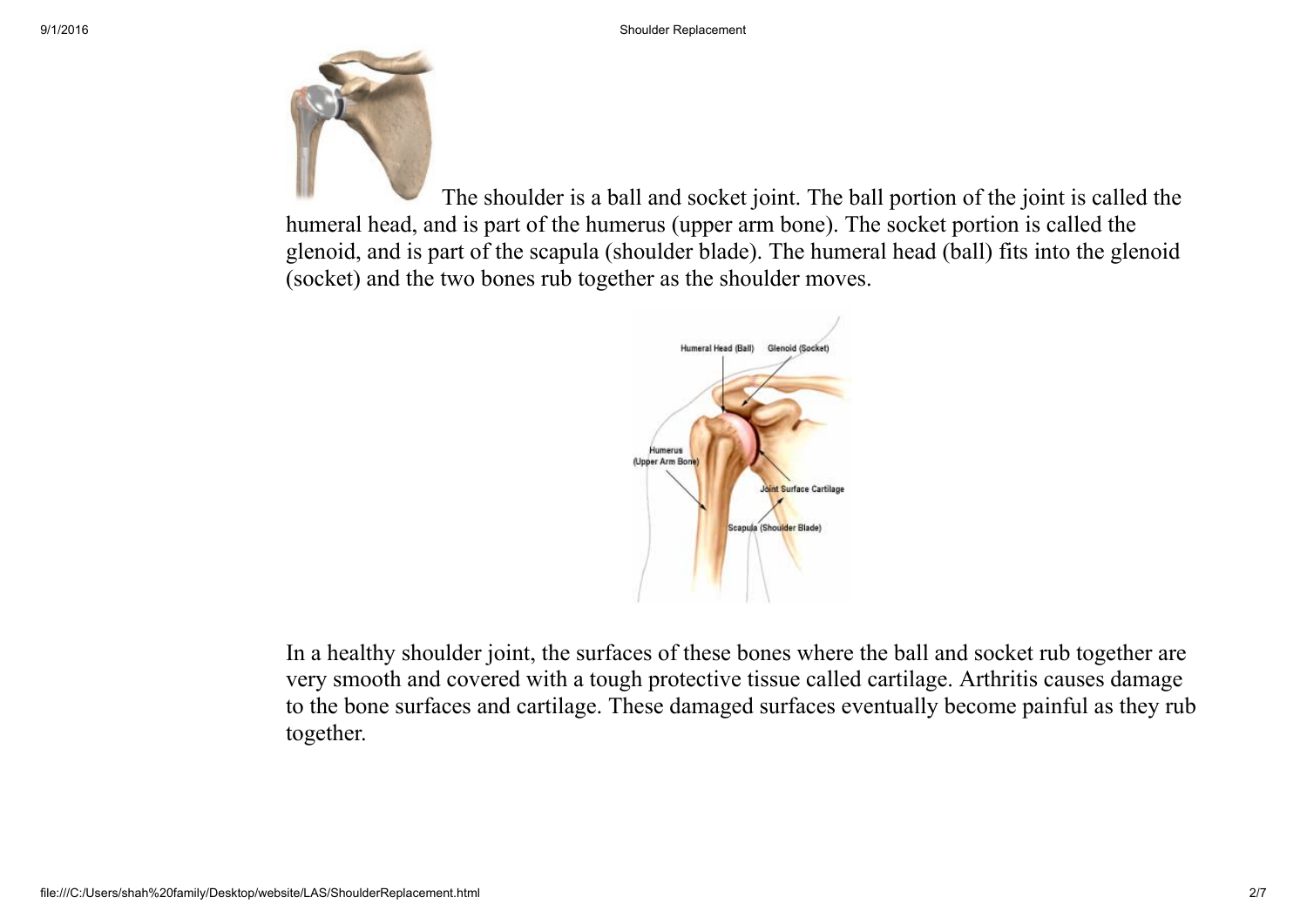



There are many ways to treat the pain caused by arthritis. One way is total shoulder replacement surgery. The decision to have total shoulder replacement surgery should be made very carefully after consulting your doctor and learning as much as you can about the shoulder joint, arthritis, and the surgery. In total shoulder replacement surgery, the ball and socket that have been damaged by arthritis are removed and replaced with artificial parts made of metal and a very durable plastic material. We call these artificial parts "implants." These implants are shaped so that the shoulder joint will move in a way that is very similar to the way the joint moved when it was healthy.

Below is a list of things you may want to bring with you to the hospital in preparation for your surgery. Talk with your doctor as he/she may have additional information about preparing for your hospital stay.

- Your personal belongings should be left in the car until after surgery. Tell your family that your room will be assigned when you are in surgery or in recovery, at which point they can bring your personal items to your room.
- Personal grooming items that you may want to pack include a toothbrush, toothpaste, hairbrush, eyeglasses/contacts, comb, deodorant, shaving cream/electric razor, shampoo, lotion, undergarments, and a robe.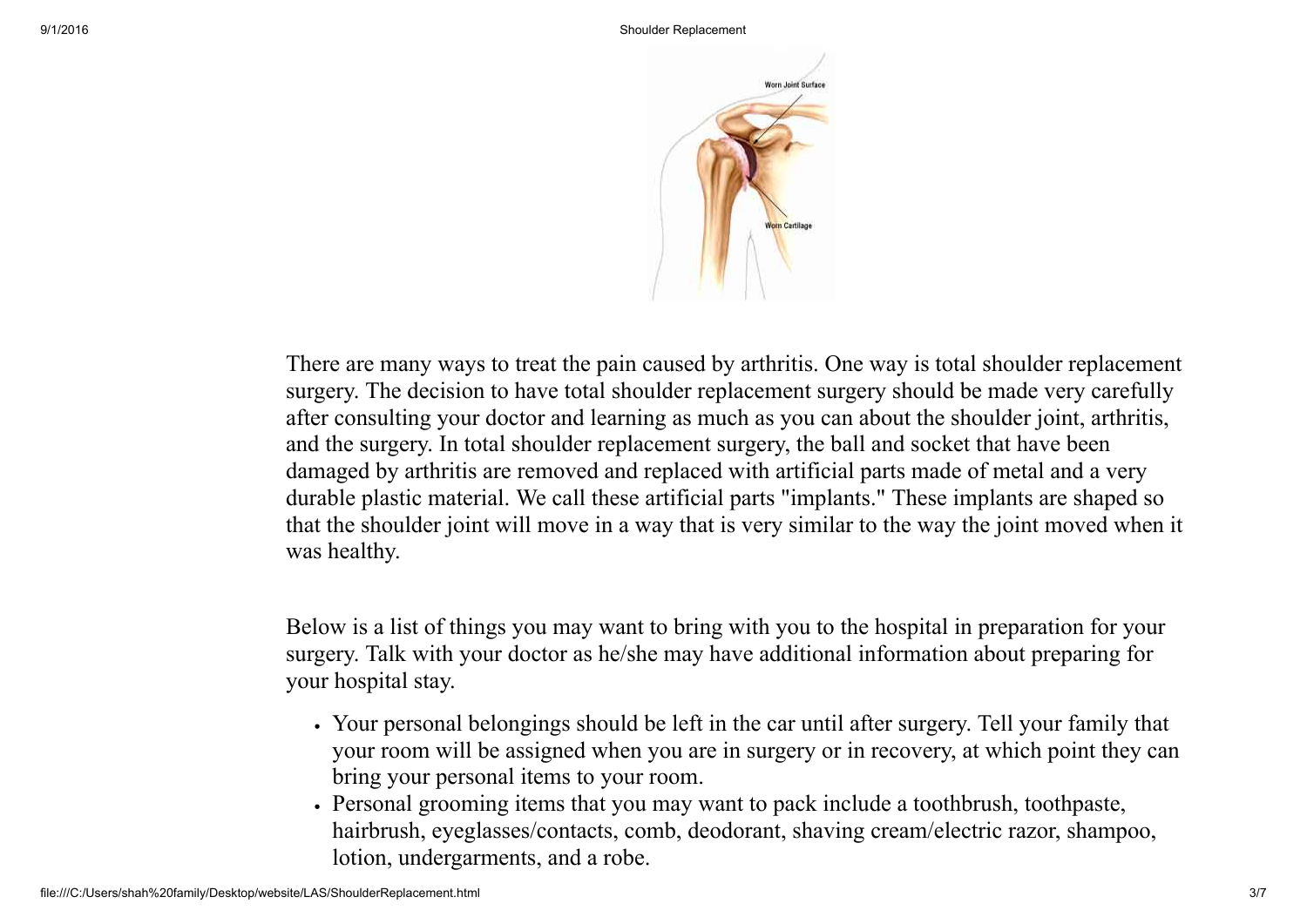## 9/1/2016 Shoulder Replacement

- If Dring slippers or flat rubber-soled shoes for walking in the hallways.
- Bring loose fitting clothing for your trip home.
- Bring any medications you are currently taking. You should also write down your medication information to be given to the hospital staff. Be sure to include the name, strength, and how often you take the medications. Please communicate any allergies you might have to your doctors and the nursing staff.
- Leave jewellery, credit cards, car and house keys, cheque books, and items of personal value at home. Bring only enough pocket money for items such as newspapers, magazines, etc.

This procedure usually involves an anaesthetic [my anaesthetist](file:///C:/Users/shah%20family/Desktop/website/LAS/Anaesthetist.html) is an expert in regional blocks and you can have a choice of being awake while the surgery is done.

The patient is first taken into the operating room and positioned on a special operating table as though lounging in a beach chair. The arm is placed on a board that will allow the surgeon to move it up or down as necessary during the surgery. Anesthesia is given and, when it has taken effect, the skin around the shoulder and upper arm is thoroughly scrubbed and sterilized with an antiseptic liquid.

An incision about six inches long is then made over the shoulder joint. The incision is gradually made deeper through muscle and other tissue until the bones of the shoulder joint are exposed.



The shoulder joint is then replaced depending what the pathology is it can be a hemi or total replacement. I use the [SMR Shoulder system fr](file:///C:/Users/shah%20family/Desktop/website/LAS/Documents/DePuyGlobal_AP_Surgical_Technique.pdf)om lima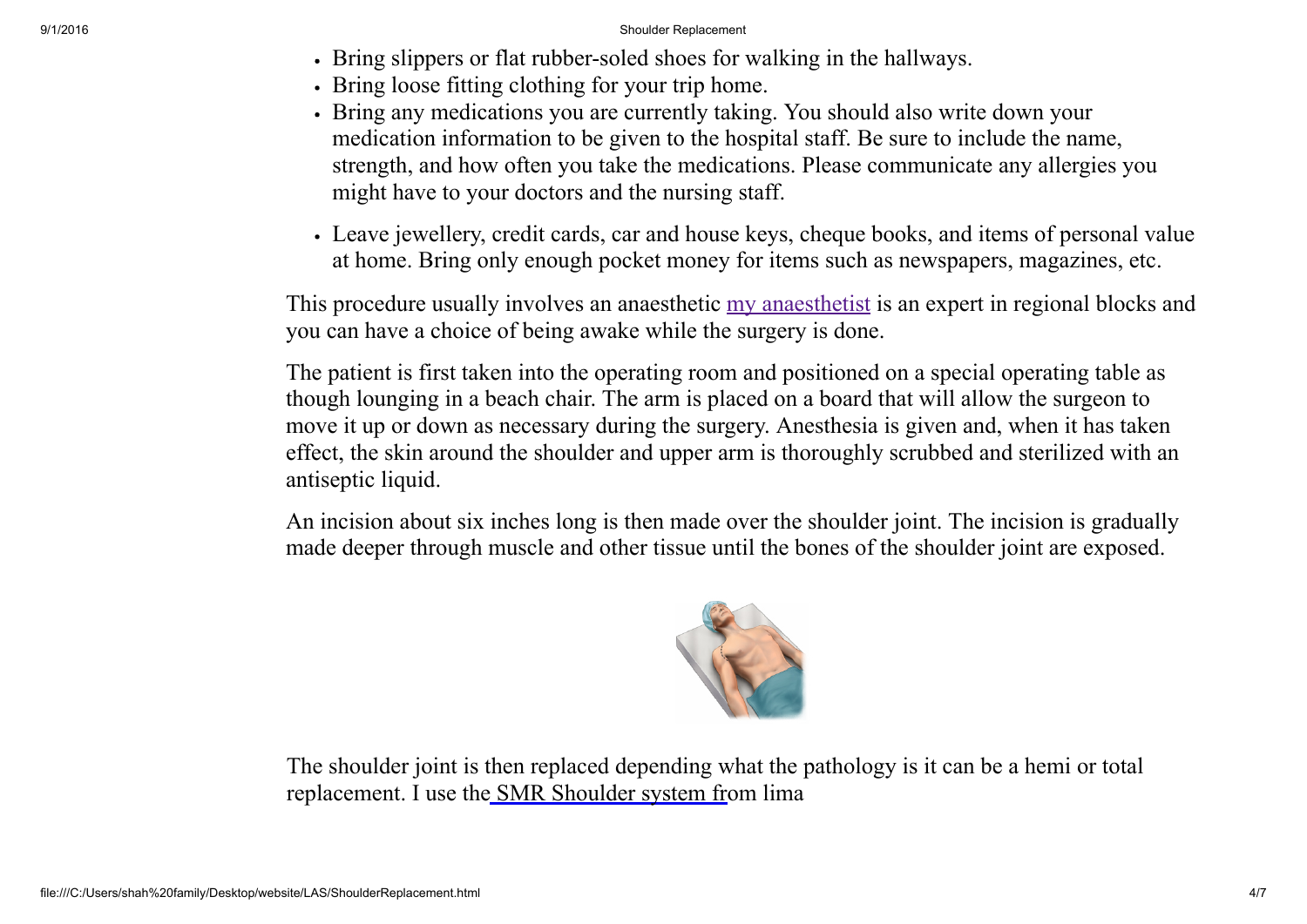

A sterile bandage will be placed over the wound, and you will be sent to the recovery room where you will be carefully monitored. As the anesthesia wears off you will slowly regain consciousness. A nurse will be with you, and may encourage you to cough or breathe deeply to help clear our lungs. Your arm will be in a sling or brace, and it may be wrapped in an ice pack to help control pain and swelling. You will also be given pain medication. When you are fully conscious, you will be taken back to your hospital room.

When you are back in your hospital room, you will begin a gentle rehabilitation program to help relax the muscles around your new shoulder. On the day of surgery you may be encouraged to get out of bed and take a few steps. You will continue to receive pain medication as needed, and your bandage will be removed about two days after surgery.

Depending on your specific situation, you will probably remain in the hospital from one to three days. Your shoulder area may be warm and tender for several weeks. Before you are dismissed from the hospital, your physical therapist will show you how to perform the rehabilitation exercises that are important for your recover.

Successful joint replacement surgery may relieve your pain and stiffness, and may allow you to resume some of your normal daily activities as instructed by your doctor. But even after you have fully recovered from your surgery, you may still have some restrictions. Normal daily activities for shoulder replacement patients do not include contact sports "jamming" activities such as hammering, repetitive heavy lifting, or activities that put excessive strain on your shoulder. Although your artificial joint can be replaced, a second implant is seldom as successful as the first.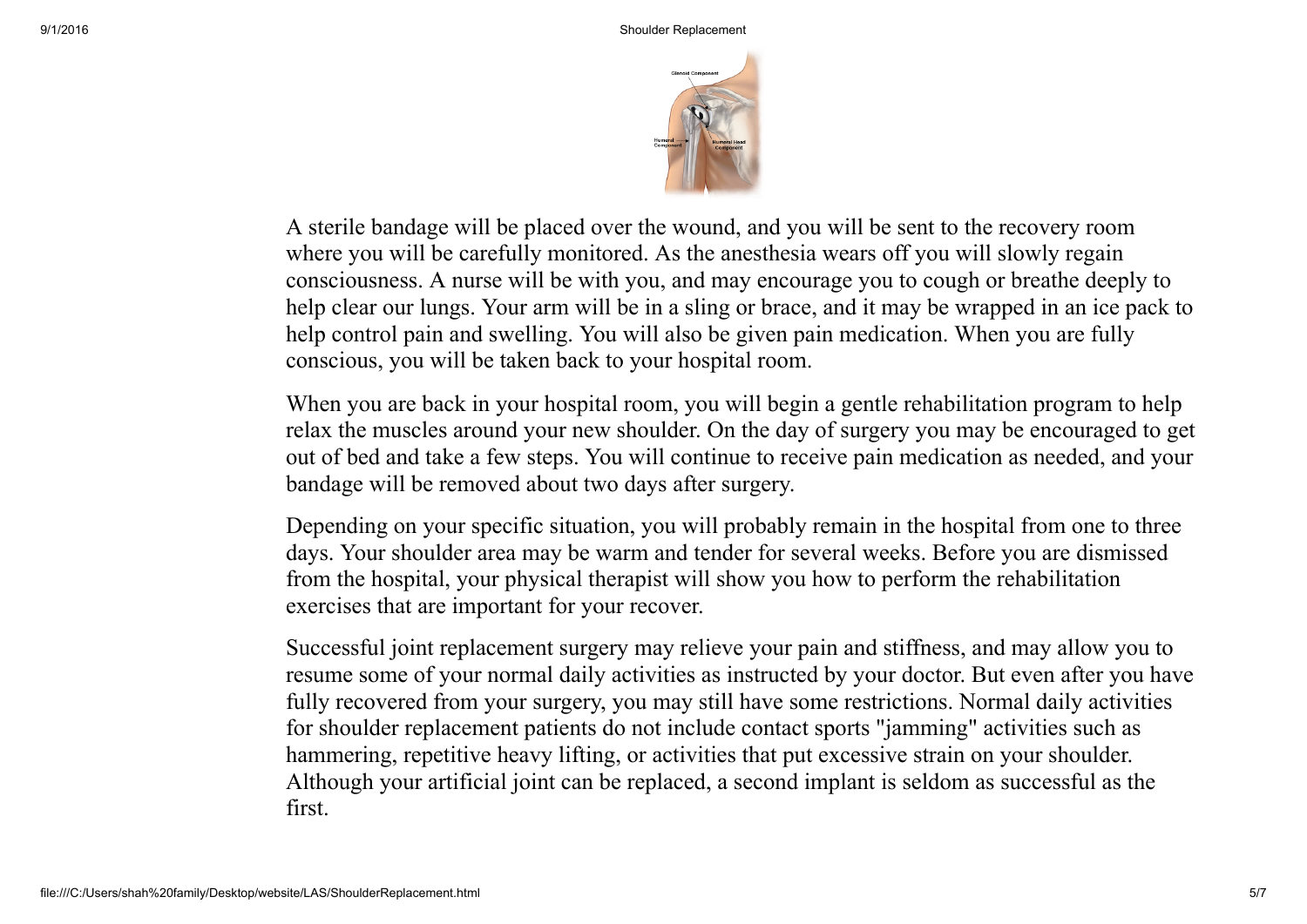Talk with your doctor about the following points, and how they might affect the longevity and success of your shoulder replacement:

- Avoiding repetitive heavy lifting
- Avoiding "jamming" activities such as hammering
- Staying healthy and active
- Avoiding "impact loading" sports such as boxing
- Consulting your surgeon before beginning any new sport or activity, to discuss what type and intensity of sport or activity is appropriate for you
- Thinking before you move
- Not lifting or pushing heavy objects.



If you are interested in making an appointment to discuss a treatment, please click here to [contact us,](file:///C:/Users/shah%20family/Desktop/website/LAS/ContactDetails.html) or telephone 01215807406